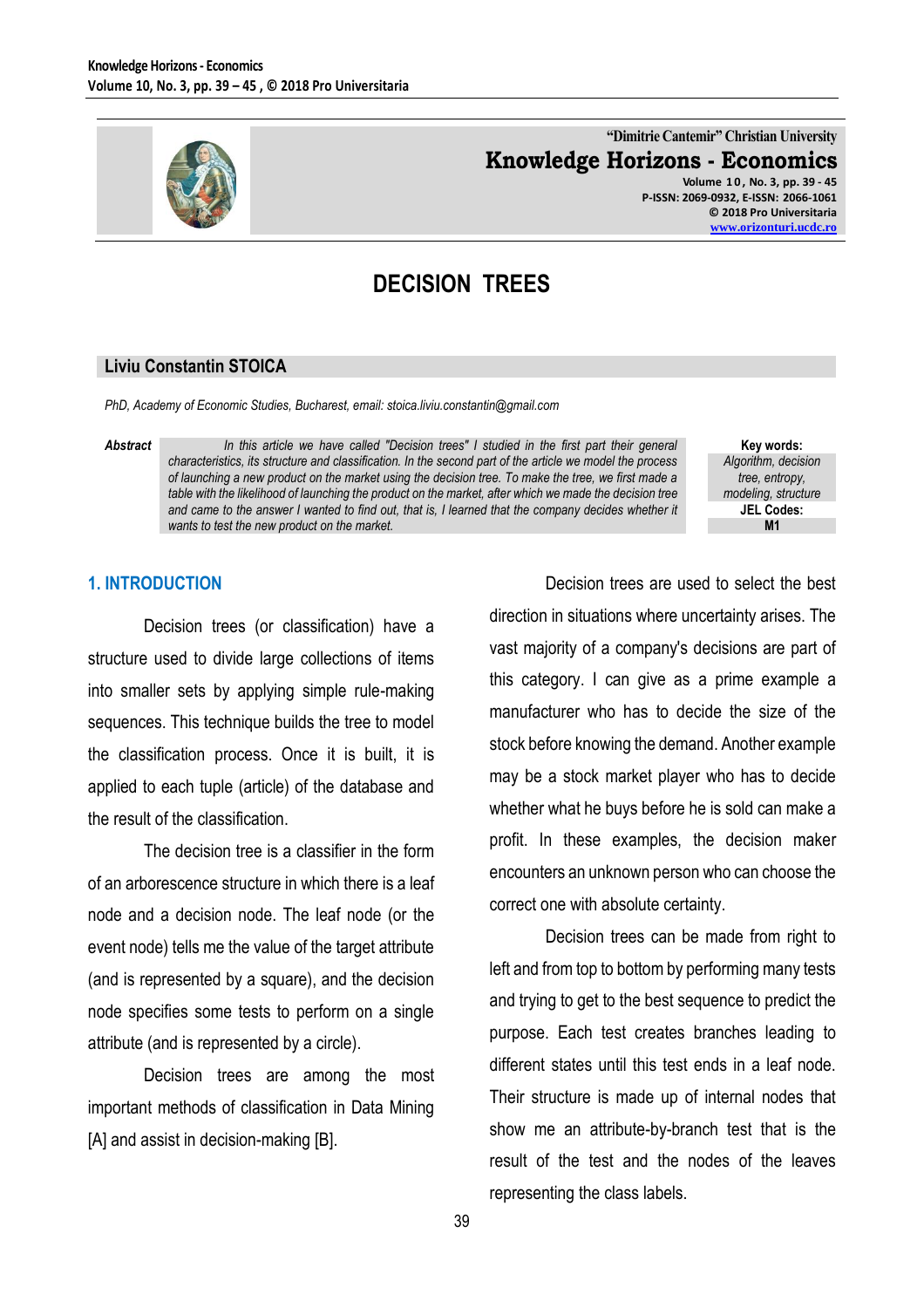A major advantage of decision trees is that they provide us with a graphical representation of successive decision-making processes.

The decision trees (see figure 1) contain the following elements: alternative points, decision points, points of interest, natural states and gains.

### **2. THE STRUCTURE OF AN DECISION TREES**



Figure 1 - The general structure of the decision tree

- Decisive decision points and decision nodes are marked with a square, and the decision maker chooses an alternative to running the action that is in a finite number of existing alternatives. These points are presented in the form of branches that depart from the doctor's section of the decision point.
- Occasion points are represented by a circle and describe the occasion of an event that is expected at the moment of preoccupation. I mean, out of an infinite number of natural states one of these is about to emerge. The natural states are represented by branches at the right-

hand points. While trees indicate that a decision is made at risk, estimated probabilities of natural states are written above the branches. Every natural state can be followed by a win, a point of opportunity or a decision.

It can be said that decision trees are analysis schemes that can help decision-makers by designing possible outcomes.

### **a) Classification by induction of decision trees**

The most commonly used algorithms that implement decision trees are: CART, CHAID, ID3 / C4,5 and C5,0 and SPRINT. The CART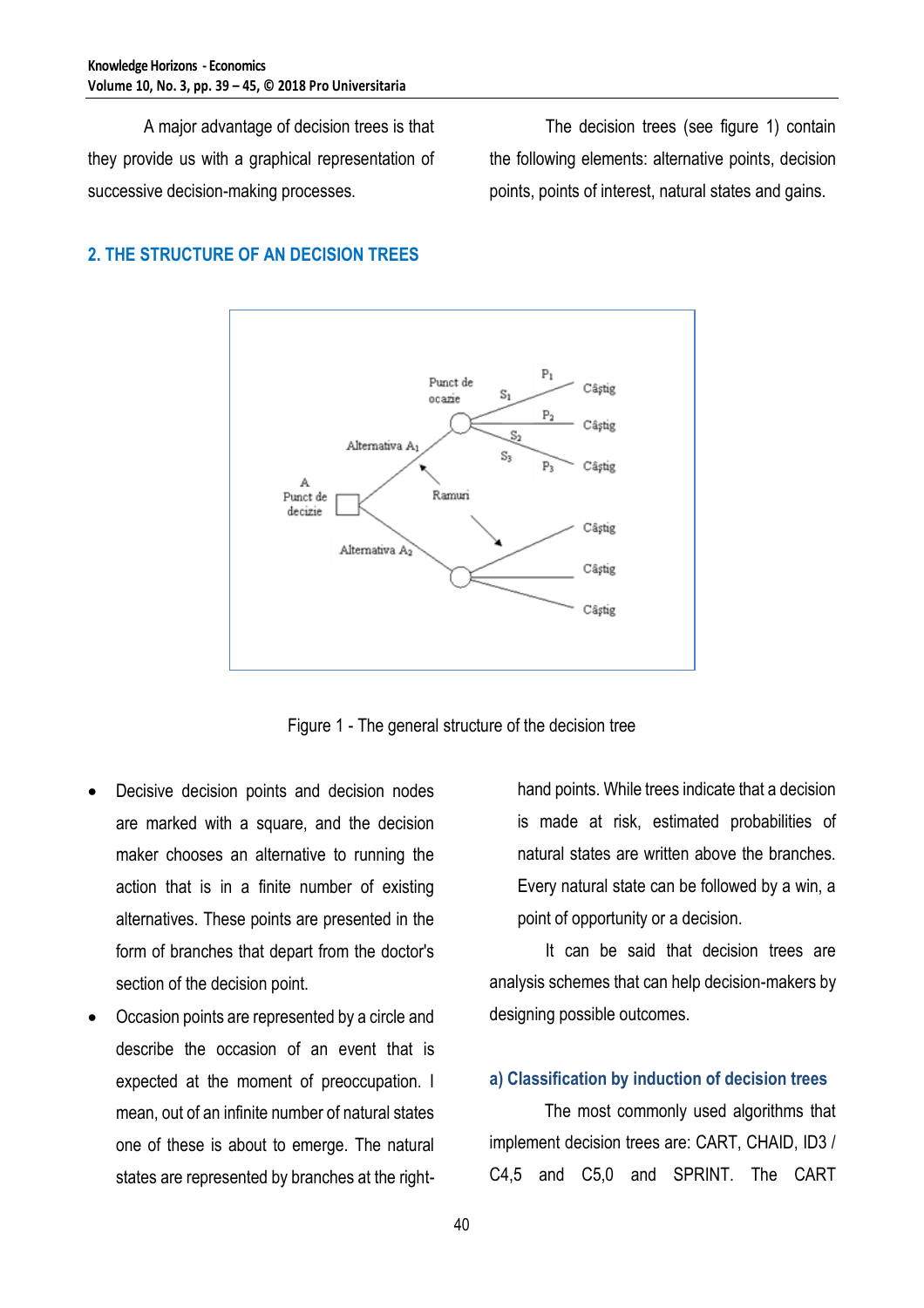(Classification and Regression Trees) algorithm was introduced in 1984 by Breiman and is based on classifications and regressions, and its construction is based on binary attribute division, and the CHIID (Chisquared Automatic Interaction Detection) algorithm uses chi-square "For segmentation, and the number of branches differs from two to the number of predicate categories. Another algorithm is the algorithm ID3 / C4.5 and C5.0.

The ID3 algorithm was introduced in 1986 by Quinlan Ross and is used to generate a decision tree from a set of data based on Hunt's algorithm. These algorithms produce trees that have multiple branches for a single node, combining decision trees into a single classifier using information gained for division, and the SPRINT algorithm is used in large data sets, and division is based on the value of a single attribute.

The most commonly used algorithm among the above is the ID3 / C4.5 algorithm, which algorithm adopts as its top-down algorithm that searches only in a part of the search space. The C4.5 algorithm is an extension of the ID3 algorithm, extending the classification range from enumeration attributes to some of the numeric type.

Let S be a lot of data. I suppose I want to classify this set after the X attribute, with *card(X)=m*; it follows that I will have distinct classes *Ci*, with *i=*

1,*<sup>m</sup>* . Let *si* the number of S elements belonging to the class S belonging to the class *Ci*. Then the information needed to classify a lot of training is:

$$
|(s_1, s_2, ... s_3) = -\sum_{i=1}^{m} p_i \log_2(p_i)|
$$

Formula ... Shannon's formula for entropy Where  $p_i$ = the probability that an element belongs to the class  $C_i$  ,  $\rho_i\!\!=\!\frac{S_i}{\tau}$ *s*

Let the attribute *A* with *card(A)=v*, *A={a1, a2, …av}*. Attribute *A* partition *S* in *v* subsets *{S1, S2,*  …S<sub>*v*</sub><sup>}</sup>, where S<sub>*j*</sub> contains the items *y* ∈ S,  $A(y) = a_i$ . If the attribute *A* would be selected as the test attribute (ie best for the classification that most efficiently divides the data), then these subparts correspond to the arcs that start from the node containing the set *S*. Let  $s_{ij}$ =card( $C_i \cap S_j$ ).

Entropy, ie the expected information can be obtained by partitioning the set S by attribute A is given by:

$$
\mathsf{E}(\mathsf{A}) = \sum_{j=1}^v \frac{s_{1j} + \ldots + s_{mj}}{s} I(s_{1j}, \ldots, s_{mj}).
$$

Formula ... - Entropy calculation

The lower the entropy, the more partitioned sets are more homogeneous. The information obtained by dividing the tree after node A is *G(A)=I(s1, s2, …sm)-E(A)*.

The algorithm calculates the information obtained by each attribute. The attribute with the most information gathered by going through the tree is chosen as a test attribute for the S trained set. A node is created and labeled with the chosen attribute, and for each value of that attribute arcs are created, the set of trains is partitioned after that attribute.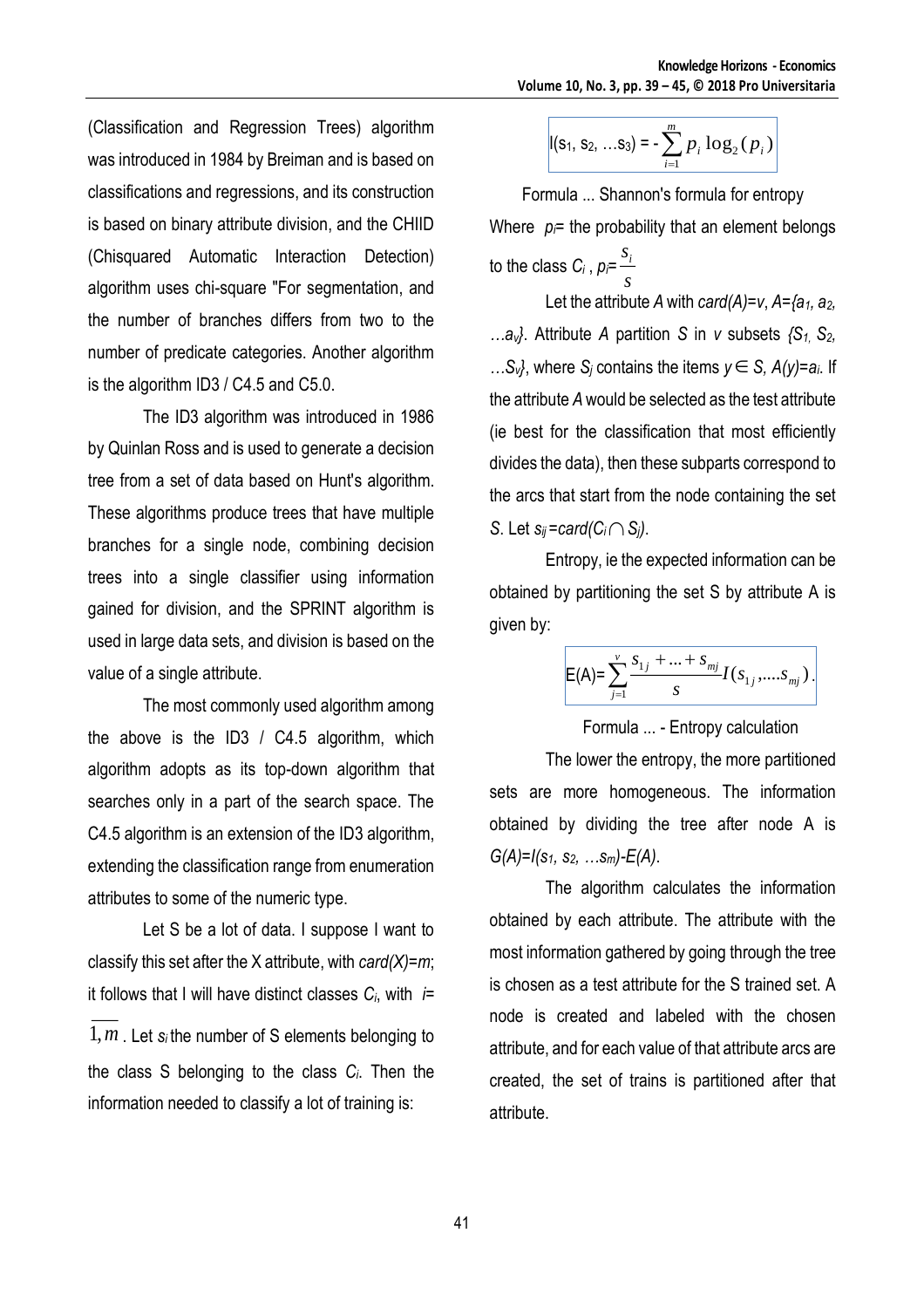#### **b) Advantages of decision trees**

In 1997, M. Kambr, L. Winston, W. Gong, S. Cheng, and J. Han stated that decision trees require restrictions on the data being studied. According to Bounsaythip C. and Rinta-Runsala in 2001, the main advantages are that they are easy to understand and produce efficient models. They also claim to be applicable to real issues, for example, in trade issues. [C]

# **3. MODELING THE LANGUAGE PROCESS OF A PRODUCT BASED ON THE DECISION ARBOR [D]**

Decision trees are methods that analyze multiple variables by applying complex situations. Decision trees are capable of completing and replacing some forms of statistical analysis (example: multiple linear regression), some techniques and tools used in data mining (eg neural networks) and some forms developed by business intelligence. Decision trees are based on algorithms that identify different segmentation modes that are part of a series of data that gives us the branches of the tree.

I still want to model the process of launching a new product that has the following advantages, ie: students and students have a 15% discount, people over 65 have a 10% discount, and if the product is bought in installments, then the rate its annual rate is 6.75% per year.

The store can choose one of the following options, ie: can give up the launch, sell the product immediately, and test the sale of the product to a limited number of people.

If tested, they can have the following results:

a) the new product may be chosen by less than 25% of the person;

b) the new product may be chosen by less than 25% of the person, but not less than 50% of them will buy it again;

c) the new product may be chosen by more than 25% of the person, but at least 50% of them will be purchased for the second time.

Next, exemplify in table AA the probabilities of launching the product on the market

|             | $< 25 \%$ | $> 25 \%$ |                                 | Probability |
|-------------|-----------|-----------|---------------------------------|-------------|
|             |           |           | Return < $50\%$ Return > $50\%$ |             |
| Success (S) | 0.18      | 0.22      | 0.20                            | 0.60        |
| Failure (E) | 0.26      | 0.10      | 0.04                            | 0.40        |
| Probability | 0.44      | 0.32      | 0.24                            |             |

Table AA - Product launch probabilities on the market

As a result of the test, the test shows whether the product has been put to the attention of individuals, then the company has two possibilities:

to market the product or to give up the new product. These two situations will be presented by a diagram in the form of a decision tree (figure ...).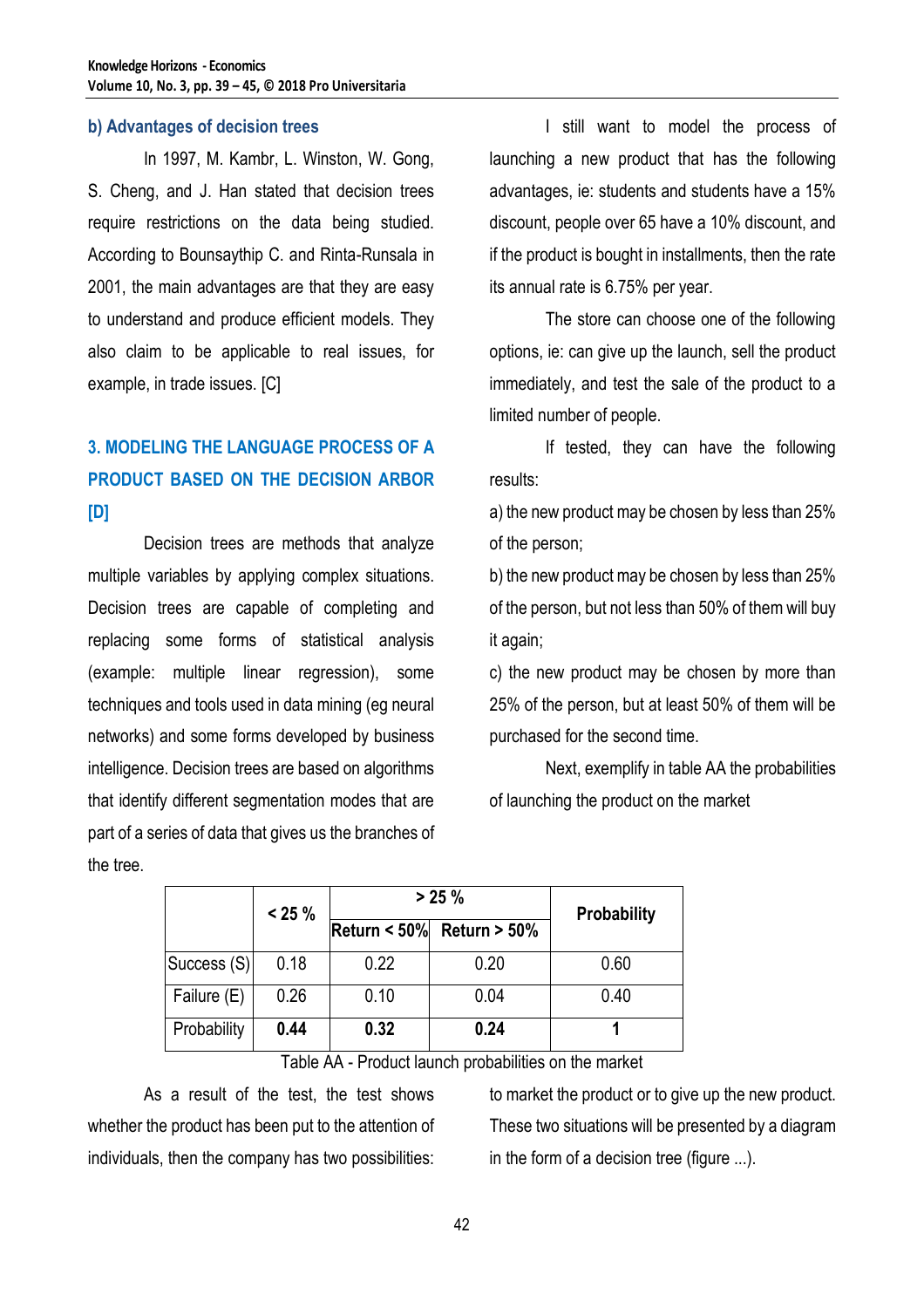

Figure ... - Decision tree To calculate the values in nodes 1, 2 and 3 in the figure above, I first have to move to the right by

performing the inverse calculations starting from nodes 7, 8, 9 to nodes 1, 2 and 3.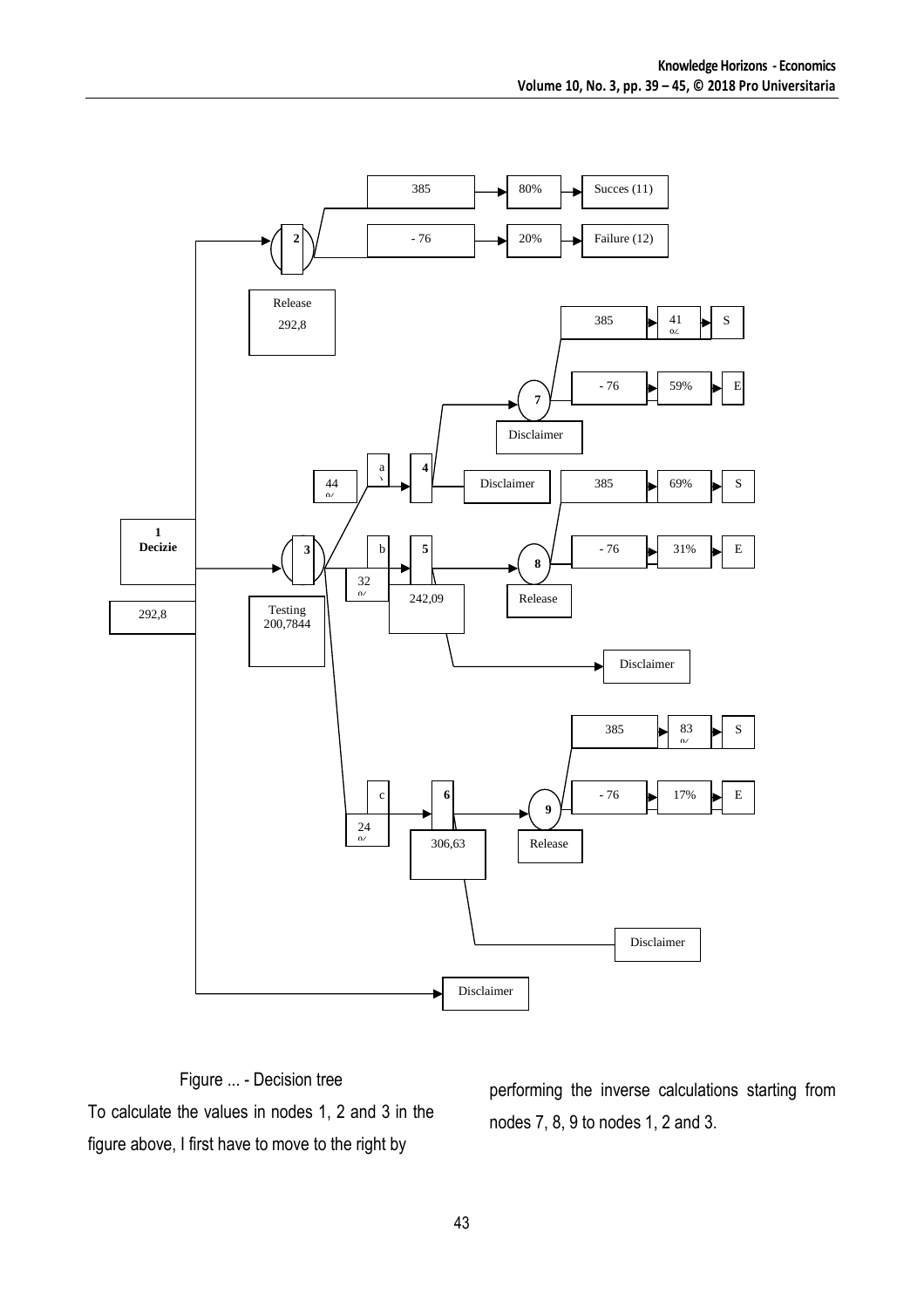| The probability of success or failure in the case of: |                 |                             |  |  |  |  |
|-------------------------------------------------------|-----------------|-----------------------------|--|--|--|--|
| a).                                                   | success $(S)$ : | $0,18/0,44 = 0.41(41%)$     |  |  |  |  |
|                                                       | failure $(E)$ : | $0.26 / 0.44 = 0.59 (59%)$  |  |  |  |  |
| b).                                                   | success $(S)$ : | $0.22 / 0.32 = 0.69 (69%)$  |  |  |  |  |
|                                                       | failure $(E)$ : | $0.10 / 0.32 = 0.31 (31 %)$ |  |  |  |  |
| $c$ ).                                                | success $(S)$ : | $0.20 / 0.24 = 0.83 (83%)$  |  |  |  |  |
|                                                       | failure $(E)$ : | $0.04 / 0.24 = 0.17 (17%)$  |  |  |  |  |

|--|

And data is taken from table AA, ie:

Case : a) S=0,16; E=0,28; P=0,44;

b) S=0,24; E=0,08; P=0,32;

c) S=0,2; E=0,04; P=0,24.

On the basis of the percentages, I calculate the values of the nodes 2, 7, 8 and 9:

- node 2:  $385 * 80\% 76 * 20\% = 292.8$ ;
- node 7: 385 \* 36% 76 \* 64% = 89,96
- node 8: 385 \* 75% 76\* 25% = 269,75
- node 9:  $385 * 83\% 76 * 17\% = 306.63$

The examples given above can be described in Table … as follows:

| <b>Node</b> | Success / Failure | Value | <b>Percent</b> |
|-------------|-------------------|-------|----------------|
| Node 2      | success $(S)$     | 385   | 80%            |
|             | failure $(E)$     | $-76$ | 20%            |
| Node 7      | success $(S)$     | 385   | 41%            |
|             | failure $(E)$     | $-76$ | 59%            |
| Node 8      | success $(S)$     | 385   | 69%            |
|             | failure $(E)$     | $-76$ | 31%            |
| Node 9      | success $(S)$     | 385   | 83%            |
|             | failure $(E)$     | $-76$ | 17%            |

According to the chart, I noticed that in node 4 I have two possibilities, ie 157.85 people can choose the new product from the company or even give up. It can be noticed that in node 5 there are 265.65 people who want to buy the new product, and if node 6 is studied it can be seen that the new product is only wanted for 24% of the questioned persons, ie:

113,01\*44% + 242,09\*32% + 306,63\*24% = 200,7844.